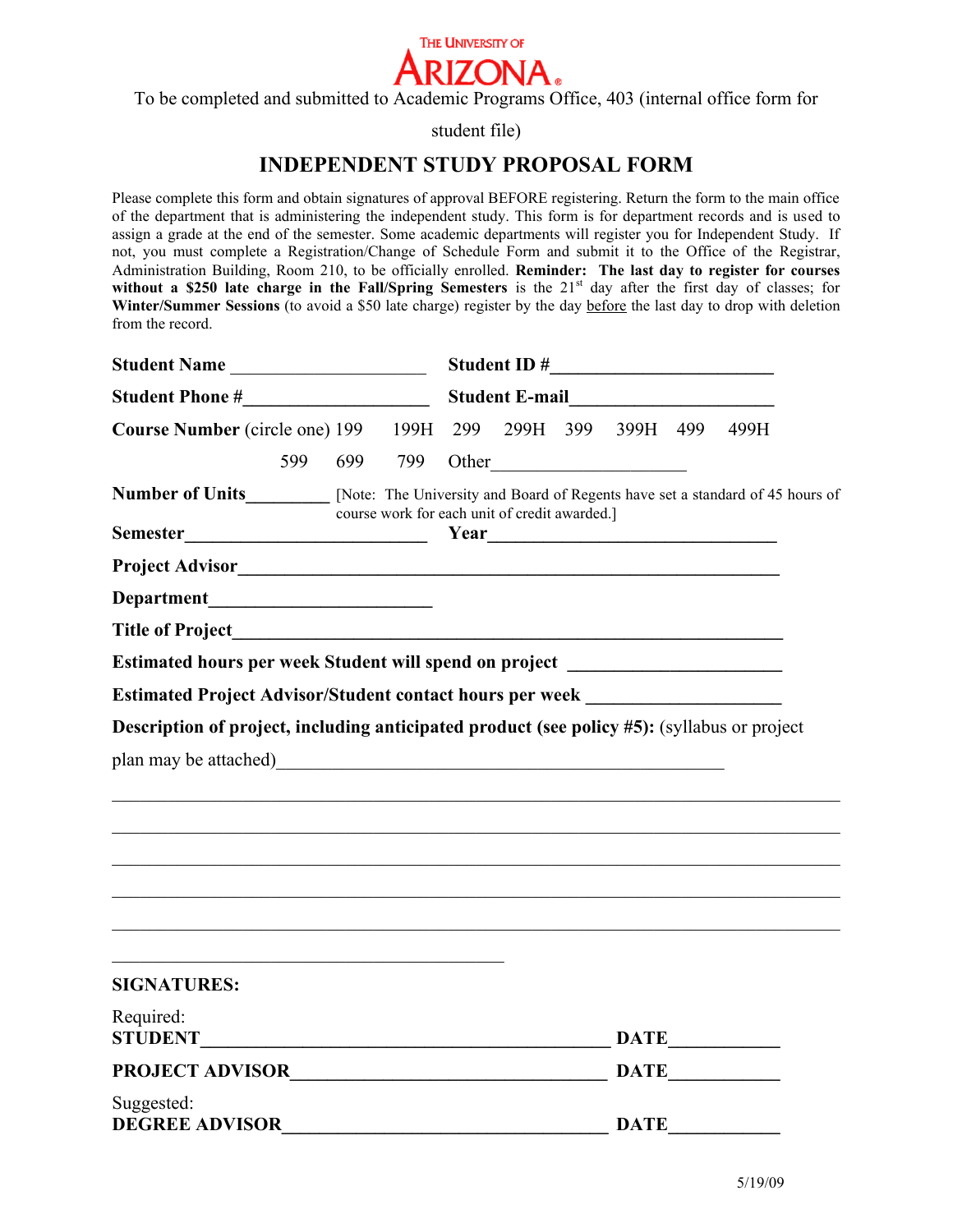**DEPT. HEAD\_\_\_\_\_\_\_\_\_\_\_\_\_\_\_\_\_\_\_\_\_\_\_\_\_\_\_\_\_\_\_\_\_\_\_\_\_\_\_\_\_ DATE\_\_\_\_\_\_\_\_\_\_\_\_**



### **Policies for Independent Study**

*Updated with policies & guidelines approved by Faculty Senate, 5/5/08; with link to Honors Guidelines, 5/19/09*

# **199, 299, 399, 499, 599, 699, 799\* Independent Study**:

(Credit varies) Qualified students working on an individual basis with professors who have agreed to supervise such work. Grades Available: S, P, F, I, W

#### **199H, 299H, 399H, 499H Independent Study - Honors:**

*[See Honors College Guidelines for Independent Study, <http://www.honors.arizona.edu/HonorsAcademics/Policies/IndvStudies.htm> ]* (Credit varies) Honors students working on an individual basis with professors who have agreed to supervise such work. Grades Available: A, B C, D, E, I, W

\* **Graduate students** doing independent work that cannot be classified as actual research will register for credit under course number 599, 699, or 799.

- 1. **Determination of credit**: The University and Board of Regents require a minimum of 45 hours of course work for each unit of credit awarded.
- 2. **The number of credits of Independent Study** must lie within the approved credit range listed in the catalog course description.
- 3. **The content of an Independent Study course** must not significantly duplicate material offered in a regularly scheduled course in the department in the current semester; any exceptions must be approved by the college dean.
- 4. **Departments and programs must have an Independent Study proposal form** modeled on this approved template that is to be completed when the student enrolls in the course or at the beginning of the term.
- 5. **For an undergraduate Independent Study course**, the instructor or project advisor must provide either a course syllabus or a project plan detailing: (1) learning outcomes, (2) expected reading, or lab or field work, (3) expected meetings, (4) expected work products, and (5) criteria to be used for evaluation and grading.
	- a. **All proposal forms and project plans** must be signed by the instructor and the student and filed in the department or program office within a week after the term commences.
	- b. **At the end of the term,** or whenever the student completes the project, the instructor or project advisor must complete a record of the outcome that explains the grade submitted. The record of outcome form with the instructor's signature should be filed in the department or program office when the course grade is submitted.
- 6. **If students are paid in association with an Independent Study course**, academic credit can be awarded only for faculty-approved academic work as defined by department policy.
- 7. **If registration for an Independent Study course occurs after the twenty-first day** of the regular semester, after the first two days of Winter Session or Pre-session, or after the first week of a Summer Session, the department head (or designee) must sign the Change of Schedule form, in addition to the instructor.